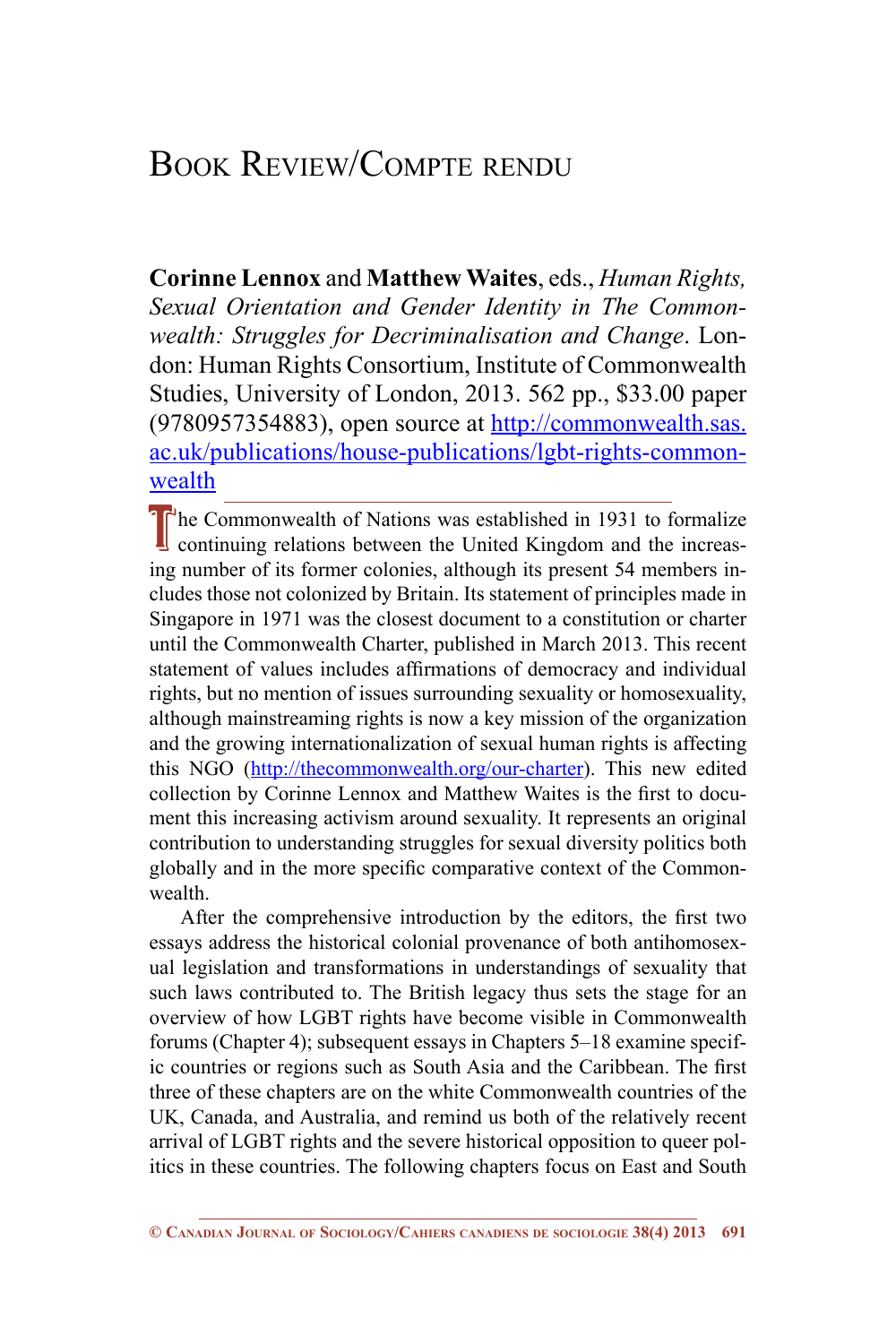## **692 © Canadian Journal of Sociology/Cahiers canadiens de sociologie 38(4) 2013**

Asia, Africa, and the Caribbean. They are self-contained accounts of the historical and contemporary landscape for LGBT rights in specific countries in these regions, often authored by activists rather than academics. In gathering this evidence, the editors have put together a significant resource for understanding individual and regional contexts for LGBT rights. For example, the comparative chapter decriminalization strategies in India, Sri Lanka, Bangladesh, and Pakistan demonstrates key differences in national cultures and political opportunity that have progressed rights in India, and made them less likely in the other countries. Above all, nuance to specific contexts is key; such analysis prevents lazy characterizations of Asian or Eastern cultures as uniformly resistant to queer rights based on underlying assumptions that equate LGBT rights with Western modernization.

This collection is significant for two other reasons. First, the editors use their opening and closing essays to illuminate the political contexts that have permitted and prevented change in these examples. In doing this, however, they resolutely avoid both a "progressive" model of queer rights based on Western experience *and* a simplistic reduction of homophobia to British colonial control. In the current era of the internationalization of LGBT politics, this middle ground is often difficult to tread because of political investments in particular versions of postcolonialism and queer human rights politics, but I think Lennox and Waites provide the correct, empirically based approach that attempts to illuminate the realities of LGBT politics on the ground. This is not to say that they avoid theoretical analysis but rather that it is a grounded theoretical approach. They argue that the national specificities of the movements are far more important than international discourses or rights structures, even where the latter have been used as resources in the local context. Whilst being careful to limit the generalizability of their comparative analysis, they do identify some broad common processes; primarily the building of alliances beyond exclusively LGBT groups, and a concurrent legitimization of human rights within regional, rather than international, contexts. If we are to continue promoting an international framework of queer rights, their analysis suggests that we might benefit from efforts to engage more directly with regional, pan-Islamic, Asian, and African rights bodies, which uniformly ignore questions of sexuality at present, and that we defer to local priorities and strategies rather than assume that internationalizing Western strategies is the only way to advance queer freedoms. The editors argue that this evidence from the Commonwealth reiterates the need to develop a southern led strategy of international queer politics and one, moreover, that takes account of the intersectionalities of sexual subjectivity with, at the very least, class, culture, gender, and the political